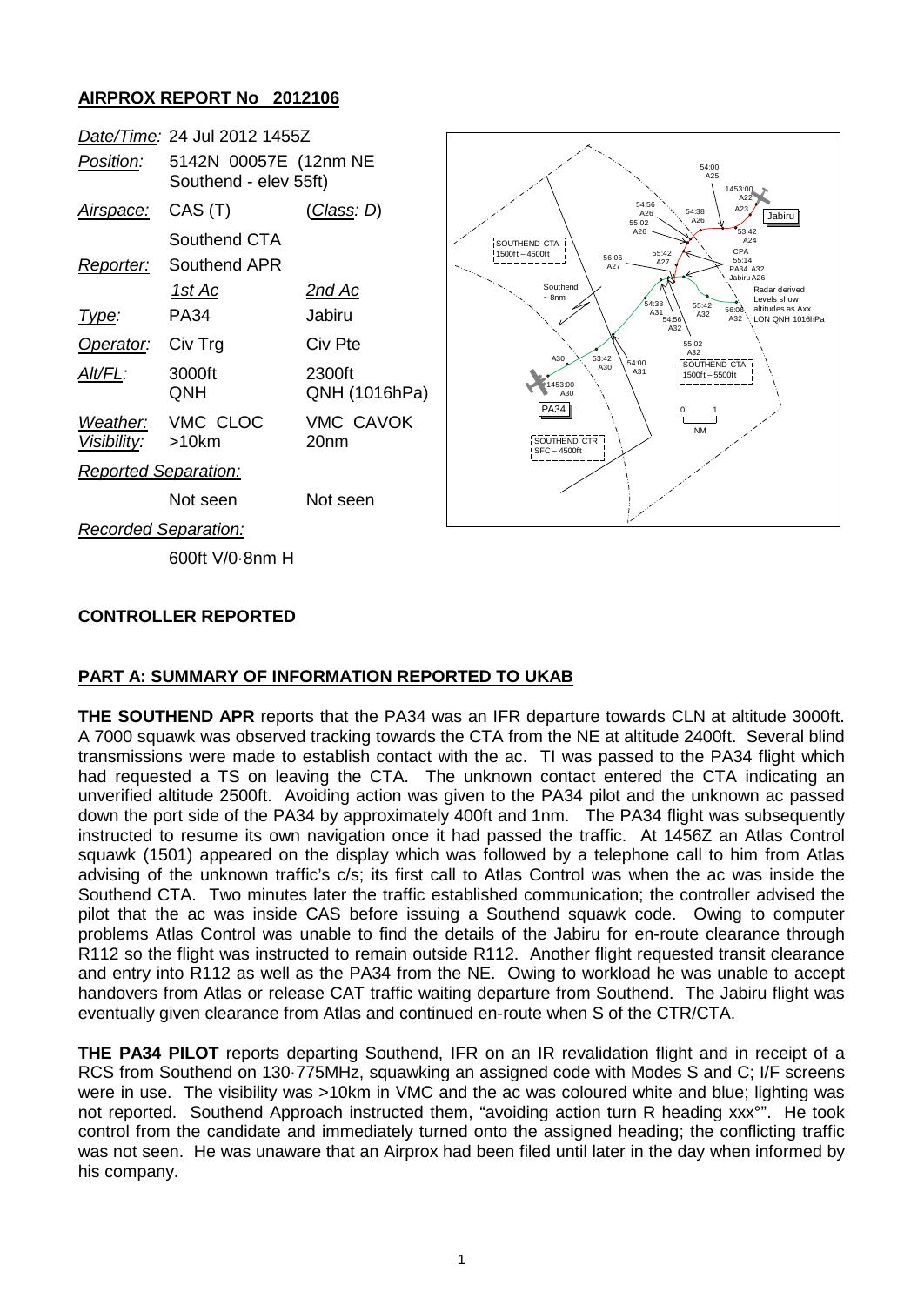**THE JABIRU PILOT** reports being unaware that an Airprox had occurred until contacted by UKAB 2 days post incident. The flight was with a passenger from Clacton to Rochester, VFR and in receipt of a BS from Atlas then Southend squawking assigned codes with Modes S and C. The visibility was 20nm in CAVOK VMC and the ac was coloured white/blue; no strobe lights were fitted. The other ac was not seen by either himself or his passenger and, at the given reported position [12nm NE Southend], he was flying into sun heading 220° at 80kt and 2400ft QNH 1016hPa with a high workload changing squawk codes and changing frequencies.

**ATSI** reports that the Airprox occurred at 1455:13UTC, 12nm NE of Southend Airport, within the Southend Control Area CTA-1, Class D temporary controlled airspace (CAS(T)), which extended from an altitude of 1500ft to the base of CAS (5500ft: LTMA-8 & 4500ft: LTMA-7). The Southend CAS(T) was notified as active between 13 July 2012 and 15 August 2012, as part of the Olympic Airspace requirements.

The PA34 was operating on a local IFR training flight, having just departed from Southend Airport and was in receipt of a RCS. The Jabiru M/Light was operating VFR on a flight from Clacton Airfield to Rochester Airport and was not in receipt of an ATS.

CAA ATSI had access to Southend and ATLAS RT recordings, area radar recording, written reports from the Southend controller and both pilots.

The Wx for Southend Airport is provided: METAR EGMC 241450Z 10010KT CAVOK 25/12 Q1017=

At 1449:00 the PA34 departed from Southend RW06 and was transferred to Southend Radar, squawking 5051.

At 1450:22, the PA34 flight contacted Radar, *"Southend Approach (PA34 c/s) climbing two thousand feet maintaining a heading zero six zero."* The controller replied, *"(PA34 c/s) Southend Radar Radar Control Service say again your altitude.*" The PA34 pilot replied passing 1700ft for 2000ft and the controller then instructed the PA34 flight to climb to altitude 3000ft. At 1452:11, the PA34 was instructed to resume own navigation and the PA34 pilot responded, *"Resuming own navigation direct Clacton (PA34 c/s).*"

The ATSU indicated that the controller had become aware of the unknown ac operating NE of Southend CTA-1 and using a non-operational display equipped with Mode S was able to determine the c/s of the Jabiru.

At 1453:00 the PA34 levelled at altitude 3000ft, with the Jabiru M/Light at 2200ft and in the PA34's 12 o'clock at a range of 8·4nm.

At 1453:42, the controller transmitted, *"Southend Radar transmitting blind to aircraft (Jabiru c/s)."* There was no reply from the Jabiru flight.

At 1454:01, the controller passed the PA34 flight TI, *"(PA34 c/s) in your twelve o'clock at five miles opposite correction crossing right to left indicating two thousand five hundred feet unverified may enter the control zone from the northeast if not sighted turn right heading zero nine zero degrees."* The PA34 pilot replied, *"Turning right zero nine zero degrees (PA34 c/s).*"

The ATSU indicated that the Jabiru was tracking W as if turning away from CTA-1. At 1454:18, the radar shows the Jabiru at 2500ft QNH, 3·6nm NE of the PA34 which is indicating 3100ft QNH.

At 1454:37, the controller made a second blind transmission to the Jabiru with no reply.

By 1454:56, the Jabiru had turned L entering CTA-1, base 1500ft, at an altitude of 2600ft with the PA34 tracking NE.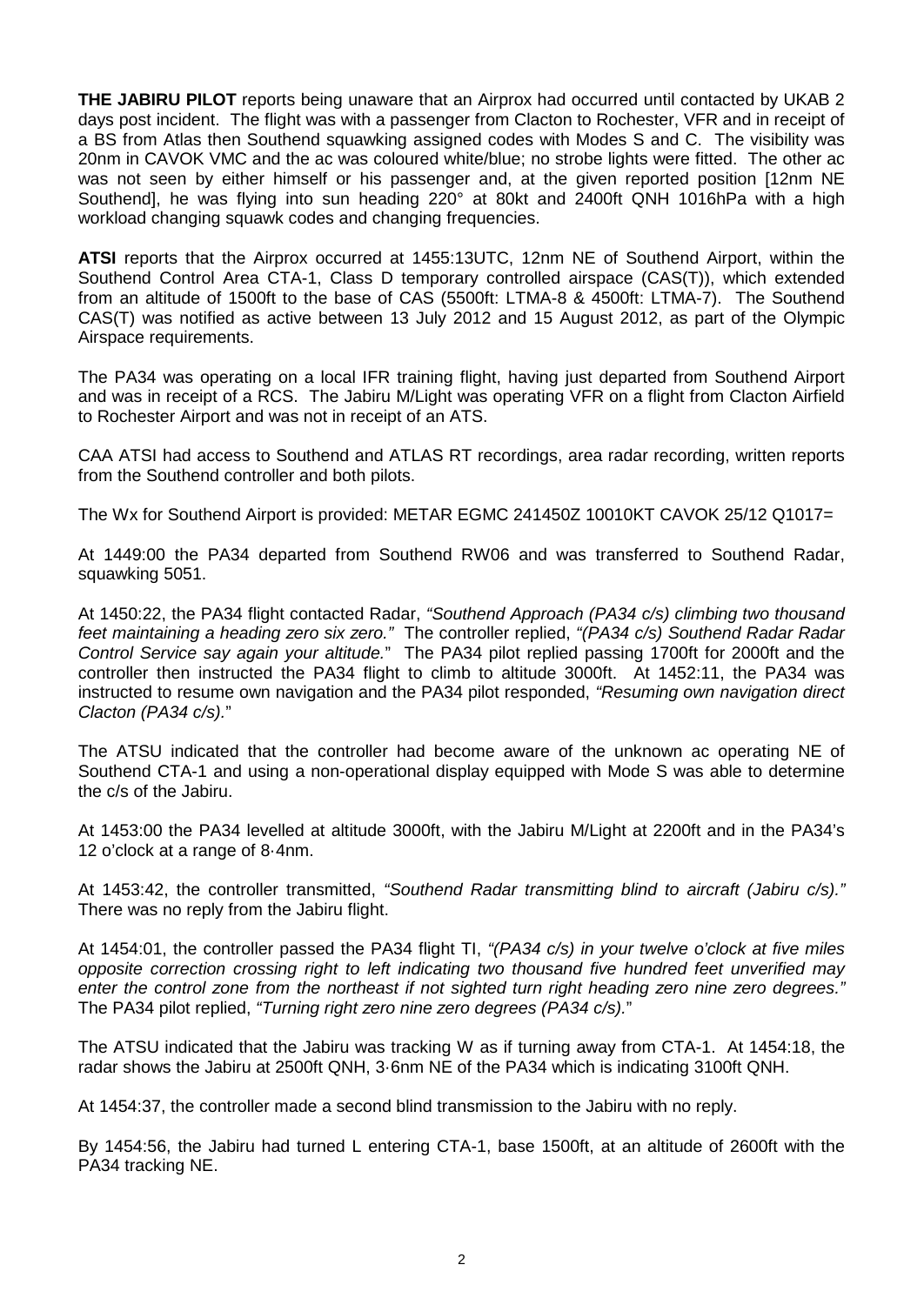At 1455:01, the controller gave avoiding action, *"(PA34 c/s) avoiding action turn right now heading one one zero degrees."* The PA34 pilot replied, *"Turning right heading one one zero degrees (PA34 c/s)."* The radar shows at 1455:02 shows the 2 ac on reciprocal tracks at a range of 1·3nm.

The controller then passed TI, *"(PA34 c/s) affirm traffic in your left eleven o'clock one mile indicating two thousand six hundred feet unverified,"* which the PA34 pilot acknowledged.

At 1455:14, the PA34 is in the R turn passing 0·8nm ahead and 600ft above the Jabiru (CPA).

At 1455:42, the controller advised, *"(PA34 c/s) clear of traffic turn left heading zero three zero degrees.*"

At 1456:40, the Jabiru flight (inside CTA-1) contacted ATLAS control on frequency 118·725MHz and reported squawking 1501. The ATLAS controller identified the Jabiru flight and asked the pilot to confirm that he had spoken to Southend. The Jabiru pilot replied that he would give Southend a call.

At 1457:44, the Jabiru flight contacted Southend Radar, *"Southend Radar (Jabiru c/s)."* The Southend controller replied, *"(Jabiru c/s) Southend Radar squawk five zero five four QNH one zero one seven you are inside Southend controlled airspace."*

The Jabiru pilot requested clearance to route via the Southend O/H routeing to Rochester and in receipt of an ATLAS code. The Jabiru flight was subsequently asked to hold in the Southend CTA-1 pending approval by ATLAS for the ac to enter the Olympic restricted airspace EG R112.

At 1507:48, the Jabiru flight was given a clearance to enter R112 and transferred to ATLAS control on 119·975MHz.

The Jabiru pilot's written report indicated that at the time of the occurrence his workload was high, setting a squawk and changing frequencies.

The controller was aware of the Jabiru operating NE of CTA-1 and tried to establish two-way communication.

When the range between the ac was 5nm the Southend controller gave the PA34 a tactical R turn of 30° and passed TI regarding the Jabiru.

When the Jabiru entered the Southend CTA-1 without first obtaining a clearance, the controller gave avoiding action with updated TI. The Manual of Air Traffic Services (MATS), Part 1, Section 1, Chapter 5, Page 13, paragraph 15.2, states:

'If radar derived, or other information, indicates that an aircraft is making an unauthorised penetration of the airspace, is lost, or has experienced radio failure: IFR flights shall be given avoiding action and traffic information shall be passed.'

It is not clear why the Jabiru pilot did not comply with the Air Navigation Order, Rules of the Air, Rule 29(1) which states:

Subject to Rule 31, before an aircraft flies within Class B, Class C or Class D airspace during the notified hours of watch of the appropriate air traffic control unit, the commander of the aircraft shall:

(a) cause to be communicated to the appropriate air traffic control unit a flight plan which complies with paragraphs (2) and (3) (as appropriate); and

(b) obtain an air traffic control clearance to fly within that airspace.

The Airprox occurred when the Jabiru ac entered the Southend CTA-1 Class D CAS without first obtaining an air traffic control clearance, which brought the Jabiru into conflict with the PA34.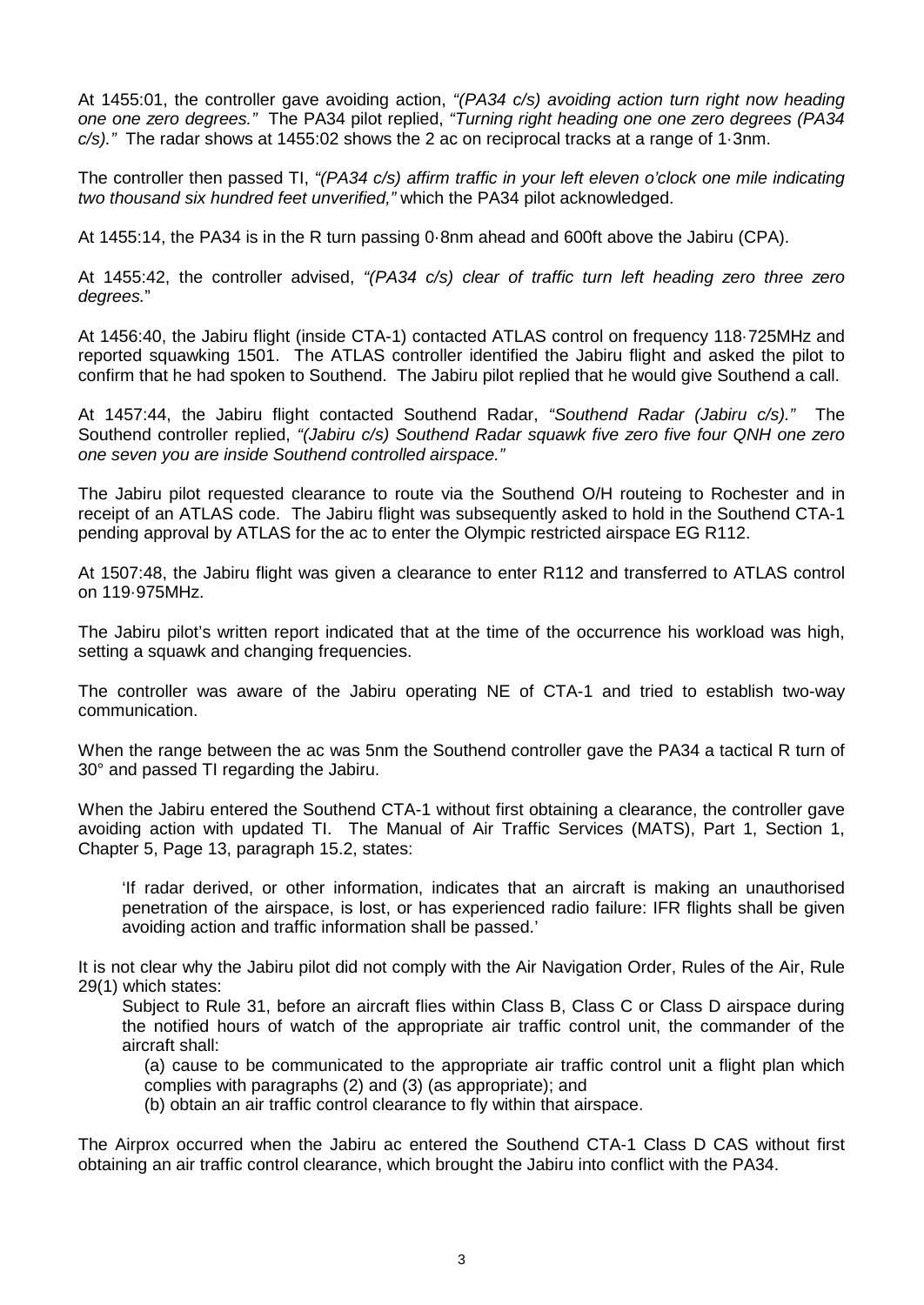The Southend Radar controller tried to establish RT contact with the Jabiru flight and continued to monitor the flight, passing appropriate TI and then avoiding action to the PA34 flight when the Jabiru penetrated CAS.

**BM SAFETY MANAGEMENT** reports that the Airprox occurred between a PA34 operating IFR within the Southend CTA in receipt of a RCS from Southend APP and a Jabiru operating VFR in receipt of a BS from ATLAS Control TAC 1.

All heights/altitudes quoted are based upon SSR Mode C from the radar replay unless otherwise stated.

The incident sequence commenced at 1453:56 as the Jabiru pilot made initial contact with the ATLAS Allocator (Alloc) and was instructed, "…*standby, looking for your flight plan*." The Alloc's workload was assessed by the Supervisor as high, with multiple flights free-calling for an ATS and the unit having suffered a failure of the electronic flight strip system. At this point, the Jabiru was 5·2nm NE of the PA34, tracking SW'ly, indicating 2400ft. Significantly, the Jabiru was 1nm NE of the boundary of the Southend CTA, the base of which was 1500ft.

At 1454:40, the Alloc confirmed that the authorisation number passed by the Jabiru pilot was correct and gave them, "…*permission to transit Romeo 1-1-2, Basic Service, the London Q-N-H 1-0-1-6*" which was read back. At this point, the Jabiru was 2.7nm NE of the PA34, tracking W'ly, indicating 2600ft; the PA34 was tracking NE'ly, indicating 3100ft. At 1454:56, the Jabiru entered the CTA.

At 1455:00, the avoiding action turn issued by Southend APP and reported by the PA34 pilot was evident on the radar replay. At this point, the Jabiru was 1·3nm NE of the PA34, tracking SW'ly, indicating 2600ft; the PA34 was indicating 3200ft.

Immediately following the Jabiru pilot's read back, at 1455:05, the Alloc instructed them to, "*squawk 1-5-0-1*." This was read back and the Alloc then instructed the Jabiru pilot to, "…*continue ATLAS Control* [TAC 1] *1-1-8 decimal 2-7-5*" which was similarly read back. This point, 1455:14, was the CPA. The Jabiru was 0·8nm N of the PA34, tracking SW'ly, indicating 2600ft; the PA34 was tracking E'ly following the avoiding action turn issued by APP, indicating 3200ft.

At 1456:06 the SSR 3A code passed to the Jabiru was displayed on radar. At 1456:42, the Jabiru flight contacted ATLAS TAC 1 reporting, *"Atlas control er (Jabiru c/s) squawking one five zero one".*  TAC 1 replied, *"(Jabiru c/s) Atlas Control identified confirm you've spoken to Southend*?" The Jabiru pilot replied, *"Er negative, will give Southend a call now*." Having confirmed the Jabiru's altitude as 2800ft on the London QNH, TAC 1 contacted Southend APP, who confirmed that the Jabiru had contacted them.

The CPA occurred before ATLAS had identified the Jabiru and there was nothing in the exchange of RT between ATLAS and the Jabiru pilot to suggest that the ac was proximate to either the Southend CTA or the PA34. On that basis, ATLAS was unable to affect the outcome of the incident.

### **PART B: SUMMARY OF THE BOARD'S DISCUSSIONS**

Information available included reports from the pilots of both ac, transcripts of the relevant RT frequencies, radar video recordings, reports from the air traffic controllers involved and reports from the appropriate ATC authorities.

It was unfortunate that the Jabiru pilot had called Atlas Alloc on the ICF first to obtain permission to enter R112, instead of establishing 2-way with Southend to obtain CAS transit clearance. Atlas Alloc's primary task was to correlate pilots' initial calls of c/s and approval number with previously filed Flight Plans and their associated fps before issuing a clearance, assigning a squawk, a TAC control position and frequency. During this sequence, somewhat protracted owing to a problem with the electronic fps system, Alloc would have been unaware of the ac's position owing to the nature of